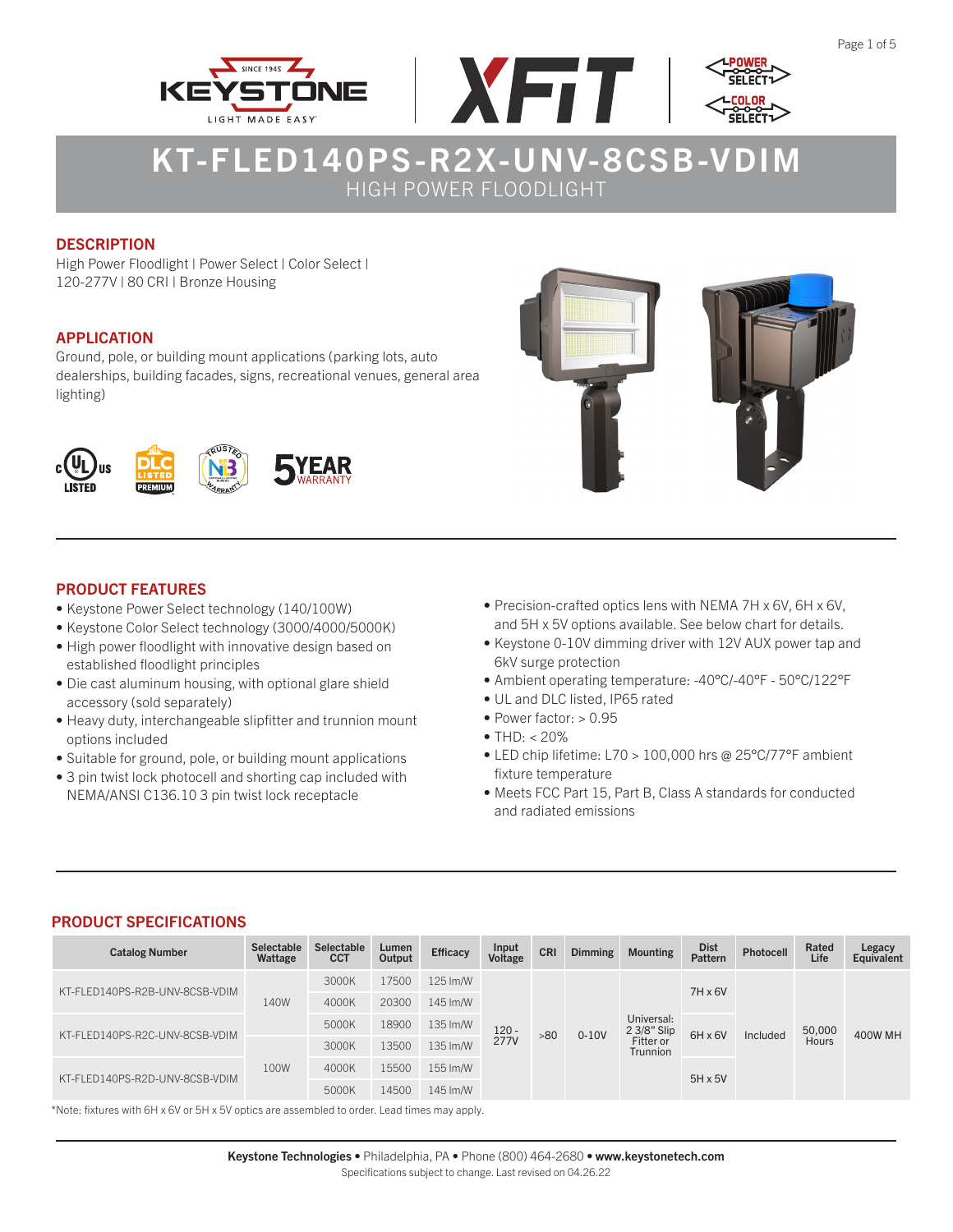





#### WIRING DIAGRAM



#### POWER AND COLOR SELECT INSTRUCTIONS

This fixture is equipped with field-adjustable selectable wattage and selectable CCT technology.

- 1. Ensure power is off to the fixture.
- 2. Unscrew the gasketed caps from the back of the fixture as shown in the images below.
- 3. Adjust dip switches to desired settings.
- 4. Screw on gasketed caps.
- 5. Restore power to fixture.



Keystone Technologies • Philadelphia, PA • Phone (800) 464-2680 • www.keystonetech.com Specifications subject to change. Last revised on 04.26.22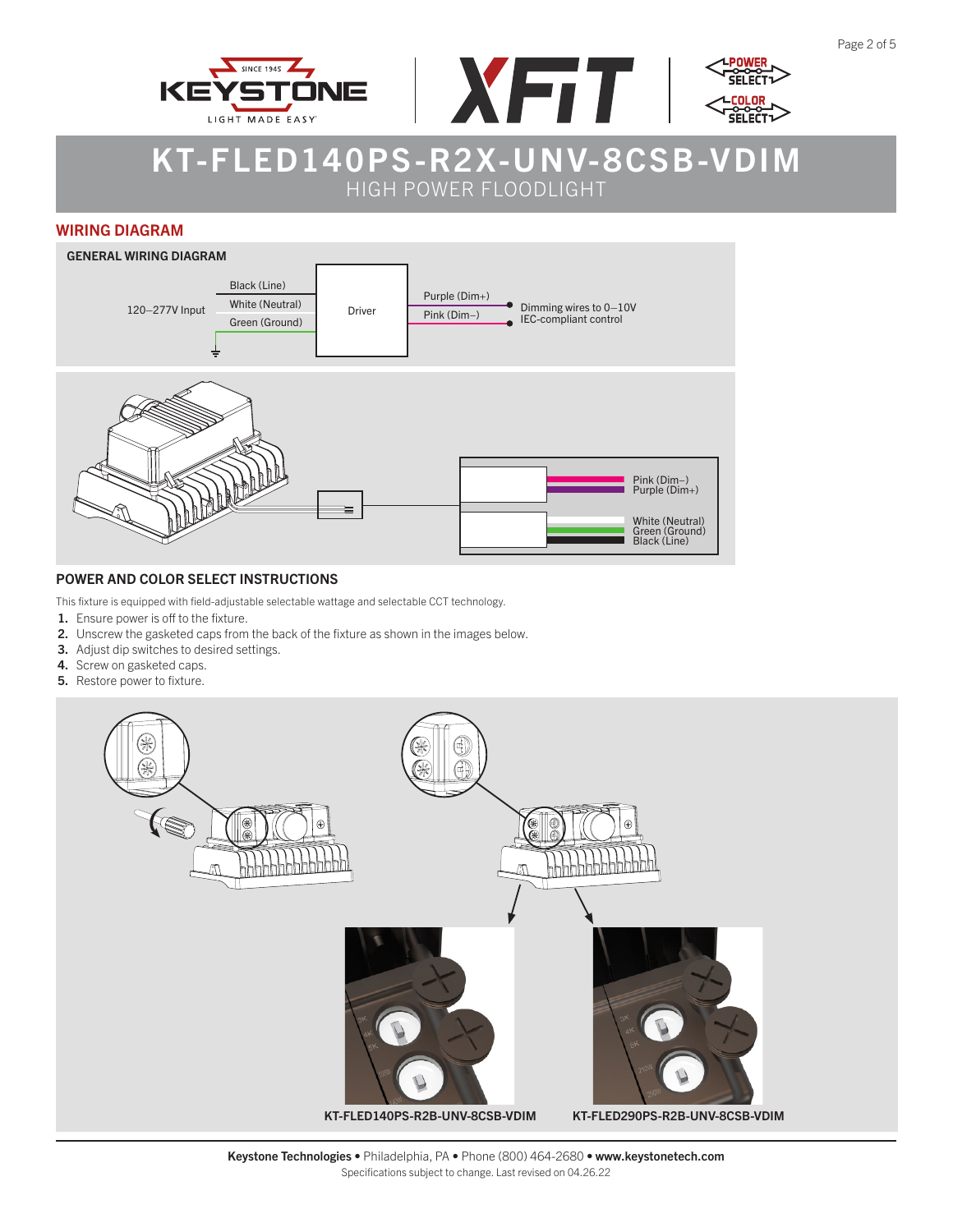





140W 5000K Ground Mount:

#### **PHOTOMETRICS**



 $\Box$  0.1fc  $\overline{\phantom{a}}$  0.2fc  $\overline{\phantom{a}}$  0.5fc 1fc 2fc 5fc  $10fc$ 6" above ground. 10 degrees above horizontal. Shining towards building exterior wall @ 35' away

Luminous Intensity Distribution Curve





#### Illuminance at a Distance **Isocandela (Rectangle)** and Isocandela (Rectangle)





Keystone Technologies • Philadelphia, PA • Phone (800) 464-2680 • www.keystonetech.com Specifications subject to change. Last revised on 04.26.22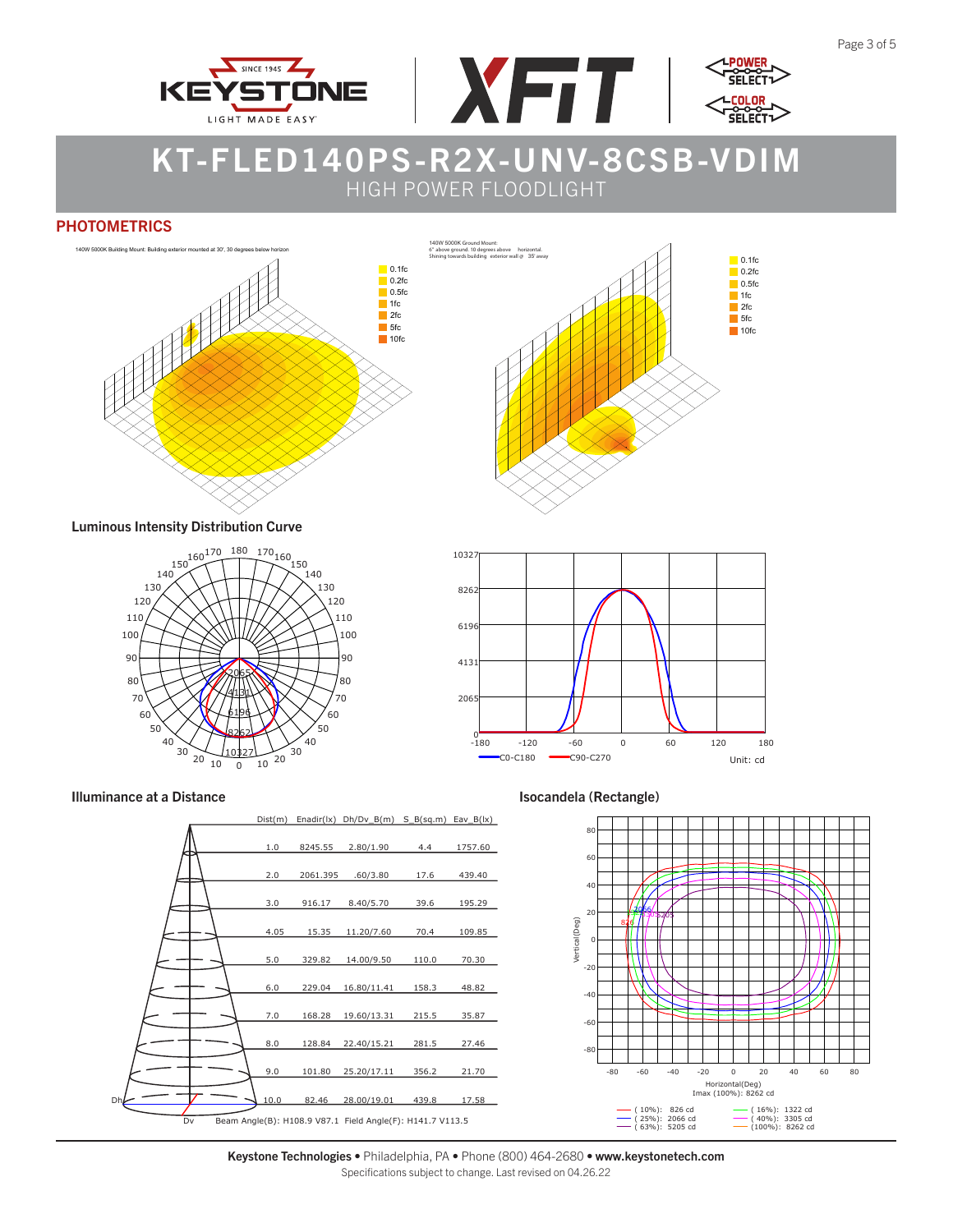





### EPA SPECIFICATIONS

#### Small-Size Fixture Housing

- Conditions: Horizontal winds only for calculations. Worst case total projected area used for calculations.
- All drag coefficients are set as worst case 1.2.
- For details on exact EPA calculations and assumptions, please contact productsupport@keystonetech.com

| EPA Calcs $(1.2*ft^2)$ View)   |                                   |                               | <b>Single Fixture</b> | 2 Fixtures<br>at $90^\circ$ | 2 Fixtures<br>at 180 <sup>°</sup> |
|--------------------------------|-----------------------------------|-------------------------------|-----------------------|-----------------------------|-----------------------------------|
| <b>Mounting</b><br>Application | <b>Fixture</b><br><b>Position</b> | <b>Housing</b><br><b>Size</b> |                       | F                           |                                   |
| Slip Fitter<br>Mount           | $45^\circ$                        | S (140W)                      | 1.089 sq. ft.         | 1.778 sq. ft.               | 1.377 sq. ft.                     |

### PHYSICAL SPECIFICATIONS



#### EXPLODED VIEW